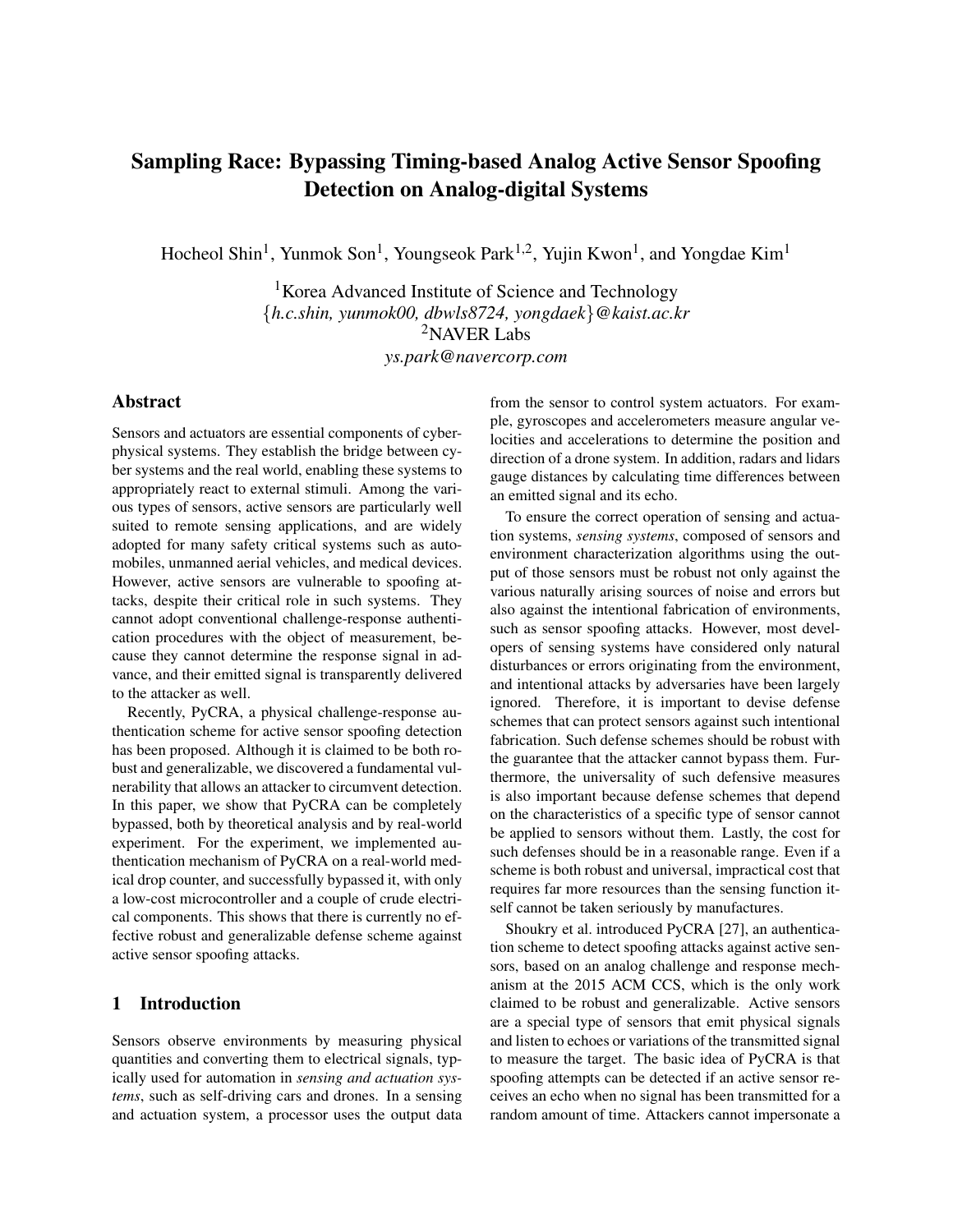legitimate challenge and response process, because they cannot predict when the challenge will be transmitted. As a result, a nonzero delay lower bounded by the physical delay of the attacker will always accompany their responses to challenges.

Despite this, we discovered a fundamental vulnerability of PyCRA, and designed new attacks exploiting this vulnerability and verified the result both analytically and experimentally. Analytically, we show that PyCRA reduces to a race of sampling rate between the attacker and the victim, unless the victim's sampling rate is high enough to detect the fundamental physical delay of the attacker. We further derive a sufficient condition for the attacker to avoid detection. We also show experimentally that a victim's sampling rate of over 350 kHz can be easily bypassed by an attacker, even with a low-cost microcontroller and crude additional circuitries  $<sup>1</sup>$ . Existence of</sup> our attack shows that design of robust and generalizable defense mechanism for active sensors remains as an *open problem*. Finally, we discuss several anti-spoofing measures for active sensors, and also examine their own limitations to becoming a robust and universal active sensor spoofing defense. In summary, the main contributions of this research are as follows:

- We analyze the security of PyCRA in theory, and derive a sufficient bound for attack success.
- We experimentally prove that these limitations can be exploited in practice with low-cost hardware.

The rest of this paper is organized as follows: Section 2 provides background concerning active sensors, sensor spoofing, various defense forms against active sensor spoofing, and the PyCRA authentication mechanism. Section 3 describes the attack model for sensor spoofing detection. Our analysis and experiments addressing the limitations of PyCRA are described in sections 4 and 5, respectively. We discuss other spoofing defense approaches for active sensors and their limitations in Section 6, and related works in Section 7. Section 8 concludes the paper.

## 2 Background

In this section, we explain the definition and classification of active sensors, and review previous sensing attacks on active sensors. A few defense mechanisms for sensor spoofing attacks follow, with PyCRA as an example detection mechanism.



Figure 1: Three attack vectors for sensor systems

### 2.1 Active Sensor

Sensors can be categorized into passive and active ones, depending on the mechanism they use to measure the environment. Passive sensors simply receive natural emissions from the surroundings. Owing to the energy attenuation to be measured, they are generally used for relatively short-distance applications. For example, typical passive sensors such as gas, ambient light, and pressure sensors can measure physical quantities only in their vicinity. In contrast, active sensors have emitters to transmit physical signals, and passive sensors (receivers) to receive the response of the measured entity (via the channels between emitters and receivers). They measure physical quantities based on the difference between the emitted and received signals.

Although active sensors tend to be more complex, they are generally more effective. First, they can selectively amplify signals from the objects of interest by illuminating them with their emitters. With this property, they can even measure objects that cannot be measured by only receiving ambient signals. Similarly, active sensors can suppress the noise power to maximize the signalto-noise ratio, and measure objects of interest even in a noisy environment. Second, because the transmitted signal is well known, they can extract more information of the received signal by comparing the transmitted and received signals. For example, radars, lidars, and sonars gauge distances to objects by comparing transmitted signals (radio waves, light, and acoustic waves) and received their echoes, which would not be possible unless the sensor fully recognizes the transmitted signal.

## 2.2 Sensor Spoofing

Sensor spoofing refers to the injection of a malicious signal into the victim sensor, so that the victim believes the injected signal to be legitimate. This can be accomplished using various attack vectors, according to the type and characteristics of the victim sensor.

Attack Vectors for Sensor Spoofing Sensor spoofing can be categorized by the particular channel exploited. As shown in Figure 1, there are three major channels exposed to spoofing attacks. The first one is called the *regular channel*, and is the very physical interface the victim

<sup>&</sup>lt;sup>1</sup>In PyCRA, the authors used 30 kHz of sampling rate for their experiment, and stated that the range of 200 kHz is considered to be a sampling rate for high-end microcontrollers. Our experiment uses worse condition for attackers from the perspective of PyCRA.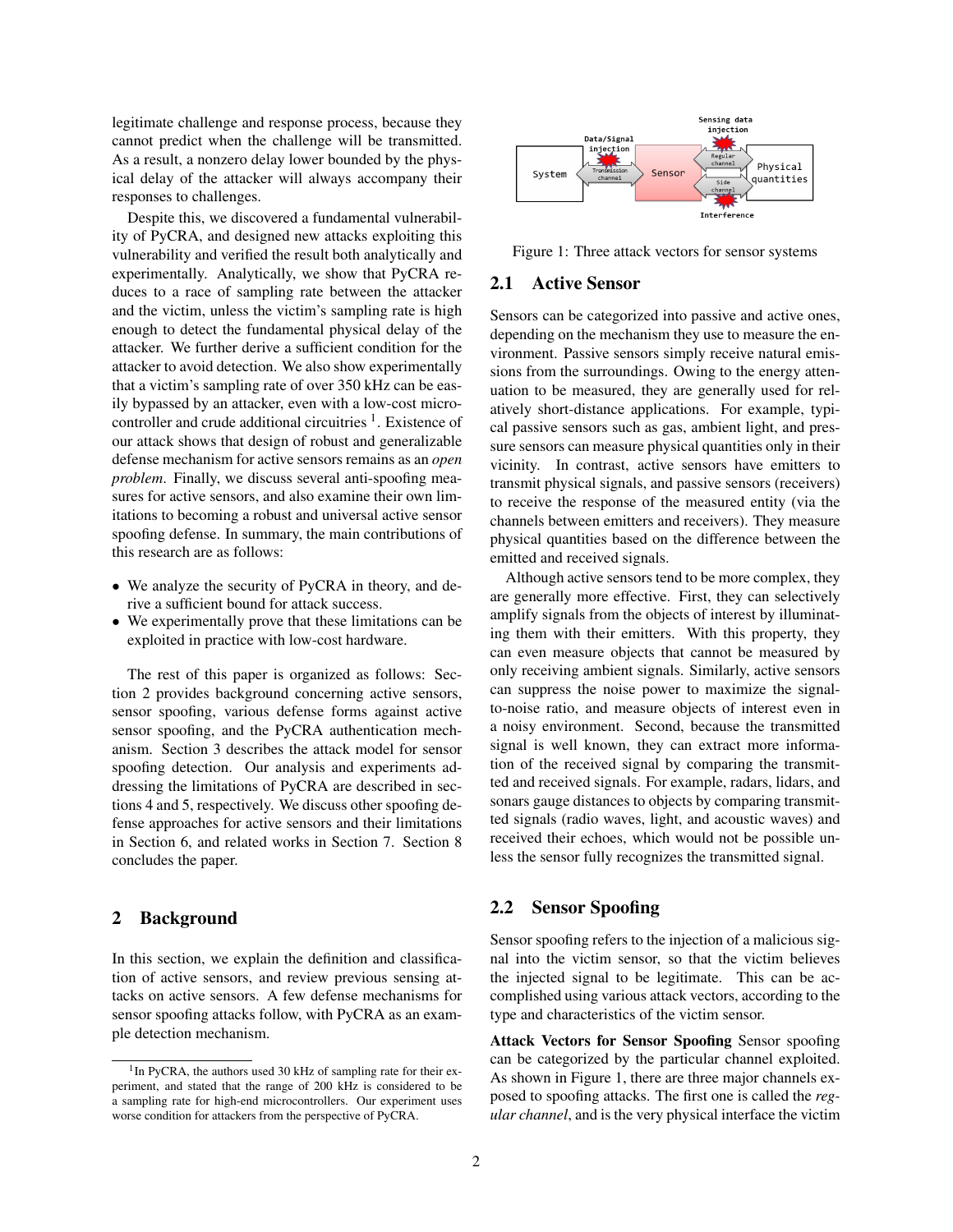sensor depends on. For example, the regular channel for ambient light sensors is light.

The second one is the *transmission channel*. Sensors generally do not operate isolated; their output is typically used to support higher-level functions. Therefore, the sensor output must be transmitted to the remainder of the system via transmission channels. Such transmission channels can assume various forms: wired/wireless, and analog/digital. Sometimes, however, these transmission channels can be influenced by external physical stimuli, an effect by which this attack vector is anchored. For example, Foo Kune et al. [14] succeeded in injecting a voice waveform into a Bluetooth headset by intentional EMI in the wire connecting the microphone with the remainder of the system. As a result, the injected voice waveform was treated as if it had been a real voice, even though there was no sound nearby.

The last one is called the *side channel*. Every sensor comprises a transducer, to translate the physical signal of interest into another type of signal (generally electric). Sometimes, transducers are affected by physical stimuli other than those they are supposed to sense. We call such paths side channels. For instance, the internal structures of MEMS gyroscopes are known to be affected not only by movement but also by acoustic noise [4, 6, 7]. Son et al. [28] exploited this property to incapacitate a drone.

All three aforementioned attack vectors have identical outcomes: modification of the sensor output. Furthermore, owing to structural limitations, the victim sensors cannot distinguish the legitimate input and the deceiving input given via these attack vectors. This leaves the detection of spoofing attacks entirely up to the system behind the sensor. Therefore, attackers can exploit any of these vectors to spoof the victim sensor output.

Active Sensor Spoofing via the Regular Channel Of the three attack vectors, active sensors are more prone to be exposed to regular-channel attacks, especially when they are used in remote sensing applications. In such applications, the channel connecting emitters and receivers is publicly exposed, and attackers can freely access it. Furthermore, to maximize sensitivity, these sensors generally use directional receivers, oriented toward the direction of the incoming echoes of the transmitted signal. This allows attackers to easily infer the most effective attack direction. Consequently, without any defense mechanisms, attackers can easily influence the victim's input signal without any authentication or authorization by simply generating the same type of physical quantities used by the victim sensor.

# 2.3 Defense Categorization

We consider that defenses for sensor spoofing attacks generically fall into one of the following categories:

*Spoofing Detection* In this type of defense, the defender can detect the malicious deceiving signal. However, the sensor still remains vulnerable to the spoofing attack. Once the defender detects a spoofing attempt, it can activate its defensive measures.

*Signal Integrity* In contrast to *Spoofing Detection*, this type of defense cannot detect spoofing attempts. However, it is resilient against spoofing attacks.

*Signal Recovery* In this type of defense, the defender identifies the spoofing signal in the received waveform, and removes it. Although it is the most difficult to achieve, this type of defense is the most complete form of defense against sensor spoofing attacks, encompassing both *Spoofing Detection* and *Signal Integrity*.

### 2.4 Concept of PyCRA

PyCRA was devised as a generalizable regular-channel active sensor spoofing detection and recovery scheme, which falls into the categories of *Spoofing Detection* and *Signal Recovery*. We focus on bypassing detection mechanism only, because its signal recovery process has no effect when the attacker can avoid detection.

To detect spoofing attempts, PyCRA sets several traps to identify ongoing spoofing attempts: a simple detector, a confusion phase, and a  $\chi^2$  detector. The simple detector [27, § 3.1] is the most basic detector, based on the fundamental idea of PyCRA. The confusion phase [27, § 3.2] is an additional trap, devised to make spoofing more difficult. Lastly, the  $\chi^2$  detector [27, § 3.4] is a more advanced detector, designed to identify spoofing attempts during the transition time. We briefly introduce them here, to show how PyCRA works.

Simple Detector On active sensors equipped with simple detectors, the emitter signal is turned off at random instants to verify the existence of any spoofers. Right after the emitter is turned off, the receiver carefully monitors the intensity of incoming signals. If there are no spoofing attempts, it will receive nothing. Any spoofing attempts will appear at the receiver with nontrivial signal intensity, because the attacker cannot predict the instant of the random challenge. In other words, no matter how fast the attacker responds, a nonzero physical delay in turning off the spoofing signal is unavoidable. As a result, spoofing attempts can be detected under following conditions. First, the physical delay of the attacker is long enough so that the attacker cannot turn the spoofing signal off even before the transition time finishes. Second, the victim sensor has sufficient time precision to detect the minute interval of nonzero signal during the attacker's physical delay. Finally, if the victim sensor is digital, its sampling interval is shorter than the physical delay of the attacker.

Confusion Phase The confusion phase is an additional trap to confuse the attacker. When challenging, the vic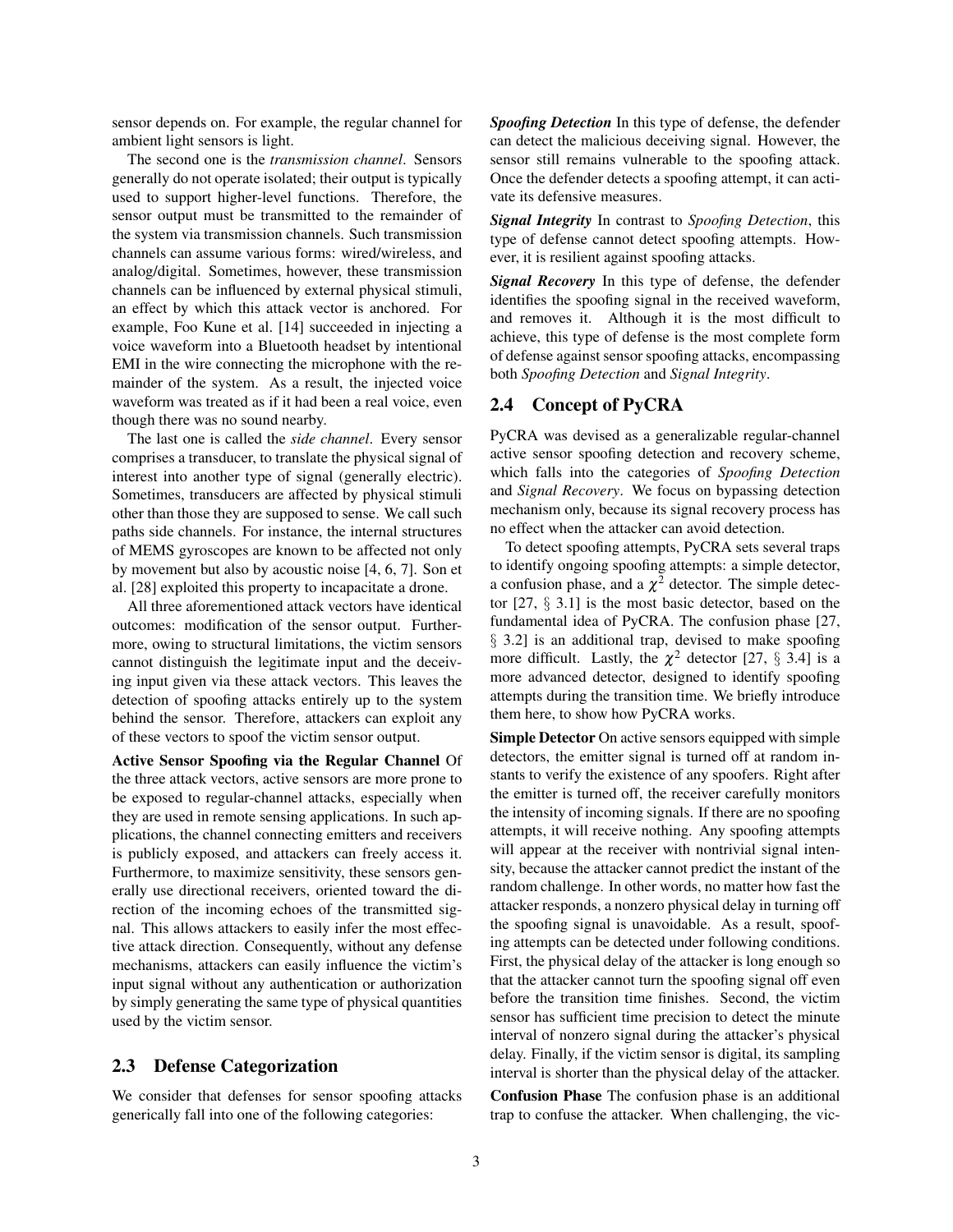tim sensor's transmitted power is first lowered to a level that slightly exceeds the noise level; this is called the confusion phase. It lasts a random period, and after that period, the emitter signal is completely turned off and enters the silent phase. If the attacker continues to spoof the victim even after the confusion phase starts, there will be a nonzero probability that the attacker misses the change in the emitter signal, which results in the detection of the spoofing attempt. We note here that the confusion phase concept assumes the attacker will not stop spoofing during the confusion phase. We will later discuss if it is possible to bypass this mechanism (Section 4.2).

 $\chi^2$  Detector The main limitation of the simple detector is that it does not consider the case when the attacker has comparably shorter transition time than the victim. The  $\chi^2$  detector tries to solve this by adopting the mathematically modeled dynamic characteristics of the victim. The main idea of this detector is explained below, using a modified version of the mathematical expressions, without the loss of significant ideas from the original.

First, an accurate sensor model should be acquired, so that the real input and output signals of the victim sensor can be modeled as in Eq. (1).

$$
x(t+\delta) = f(x(t)) + w(t)
$$
 (1a)

$$
y(t) = h(x(t)) + v(t)
$$
 (1b)

Here,  $x(t)$  and  $y(t)$  denote the transmitted and received signals of the victim sensor, respectively. Note that  $x(t)$ includes the random challenges (i.e., output modulation), and  $x(t + \delta)$  represents the next emitter output immediately after  $x(t)$ . *f* and *h* are precisely modeled transition functions, where  $f$  determines how  $x(t)$  evolves over time, and *h* denotes the input-output transfer function of the sensor.  $w(t)$  and  $v(t)$  are mismatch terms, responsible for filling up the gap between modeling and reality.

Apart from real values, we can derive the estimated emitter signal,  $\hat{x}(t)$  from the modeling by solving  $\hat{x}(t)$  +  $\delta$ ) =  $f(\hat{x}(t))$ , and  $\hat{y}(t)$  as  $h(\hat{x}(t))$ . The residual denoting difference between estimation and measurement is derived as  $z(t) = y(t) - \hat{y}(t)$ . Based on these notations, the  $\chi^2$  detector operate as follows.

- 1. Select a random instant: *tchallenge*, and a random time period:  $t_{configuration}$ .
- 2. Start entering the confusion phase at *tchallenge*, and completely turn off the emitter after  $t_{con fusion}$ .
- 3. Measure how much the real output deviates from the estimation by deriving the sum of squared residuals:

$$
g(t) = \frac{1}{T} \int_{\tau=t-T}^{t} z^2(\tau) d\tau
$$
 (2)

where *T* is a preset time interval whose duration is equal to the transition time of the victim, and *t* is the instant the victim emitter completely turns off.

4. Alert when *g*(*t*) exceeds a preset alarm threshold.

# 3 Attack Model

In our attack model, attackers attempt to spoof the regular channel through the same physical media sensed by the victim sensor, while the defender tries to detect or incapacitate those spoofing attempts.

# 3.1 Victim System

We assume the following victim system:

- The victim system is an active sensor system composed of an emitter and a receiver.
- Neither the emitter nor the receiver can be shielded from the external environment to ensure correct operation.
- Although the sensor output is analog, it will be sampled and quantized into digital form.
- The victim system may adopt a regular-channel spoofing detection system (e.g., PyCRA) to detect spoofing attacks against it.

The second assumption encompasses the case when the location of the measured entity relative to the sensor is not fixed, as is the case in radars or sonars. The third assumption is required to take the sampling rate into consideration. In purely analog systems, the equivalent sampling rate is infinite, and comparing the sampling rates of the attacker and the victim system becomes pointless. However, in modern cyber-physical systems, analog-digital systems are dominant because implementing complex functions is much more difficult without the aid of digital processors.

### 3.2 Capabilities of Attackers

Based on the characteristics of the victim system, we assume that attackers have the following capabilities:

Attackers are capable of *transparently* receiving and transmitting the physical signal from/to the victim's emitter/receiver. Note that *transparency* excludes applications where shielding can be applied, as assumed in the victim system model. When both the emitter and the receiver are properly shielded from the external environment, attackers cannot receive or inject signals.

We assume that the attacker has more resources than the victim sensor, as in many other attack models. The capability of a sensor is often limited owing to production and maintenance cost. However, the attacker does not have such limitations.

This assumption stems from a fundamental asymmetry between attackers and defenders. Because sensors are generally produced in large quantities, sensor manufacturers cannot adopt expensive microcontrollers or sensing structures irrelevant to the sensors' measuring capability. However, attackers can invest all their resources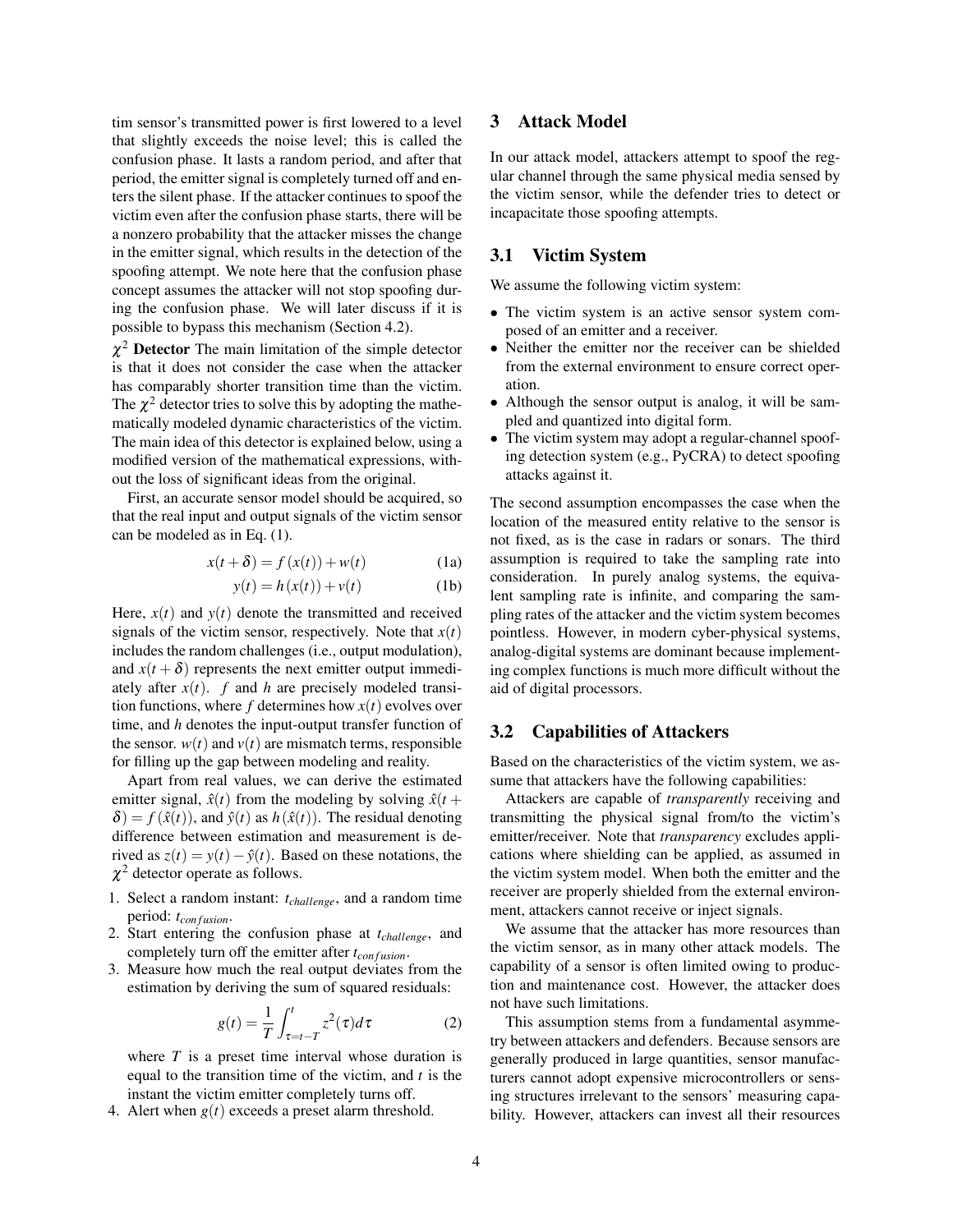into the fabrication of one advanced attacking device. For example, once the sampling rate is fast enough for measurement, increasing the sensor's maximum sampling rate will be a difficult decision for sensor manufacturers; meanwhile, attackers can implement an attacking device with a much higher sampling rate.

In addition to these two assumptions, we also directly adopt assumptions A1–A4 from PyCRA [27, § 2.4], which include the following:

- Non-invasiveness: Attackers do not have direct access to the sensor hardware.
- Trusted measured entity: The physical entity to be measured by the sensor is trusted and incapable of being compromised.
- Physical delay: Adversaries require physical hardware with inherent physical delays.
- Computation delay: Adversaries may have superior computing power.

The second assumption means that the attacker cannot fabricate the measured entity itself. Taking an example of fire alarm system, we do not assume that the attacker starts an actual fire to spoof the system. In essence, we make the exact same assumptions as PyCRA.

### 4 Security Analysis of PyCRA

Even though PyCRA was proposed as a generally applicable solution to detect analog sensor spoofing, we point out that it has a fundamental vulnerability. Using this vulnerability, attackers with the profile introduced in Section 3 can spoof active sensors avoiding PyCRA's detection mechanisms. In this section, we first analyze its fundamental vulnerability, and show how it can be used to break all defensive measures of PyCRA. We also derive the sufficient condition for detection avoidance.

### 4.1 Vulnerability: The Sampling Race

In typical challenge-response authentication, prover and verifier share a secret, and the prover demonstrates to the verifier that it knows the secret, normally using nonce and cryptographic primitives such as encryption and digital signatures. If the nonce is not fresh or the cryptographic primitives are not secure, the challenge-response mechanism is vulnerable to replay or spoofing attacks.

However, in PyCRA, the only private information shared between the emitter and the receiver is the *timing*<sup>2</sup> of the emitter signal level changes (i.e., LOW, confusion phase, and HIGH).If this information is leaked, the attacker can defeat the challenge-response authentication. The fundamental assumption behind PyCRA is that the attacker's hardware has a non-zero physical delay due to its dynamic characteristics [15, pp. 25-31]. This physical delay is the time period between the time to sense the victim's challenge and the time to react to it. However, the victim system also has a delay, the duration between the time to emit its challenge and the time to recognize it. Therefore, the victim system cannot notice the spoofing signal, if an attacker can react faster than the victim can notice. In other words, the delays in both systems are in competition. For the victim to permanently win the competition, key factors are if there exists nontrivial<sup>3</sup> lower bound in the physical delay in a certain active sensor application and if the victim achieves more finegrained time precision than it. This lower bound of physical delay is discussed in PyCRA [27, § 5.6], but it was limited to a specific type of active sensor, i.e. magnetic encoder. The core issue in determining the effectiveness of PyCRA for generalizable active sensor spoofing detection was neither discussed nor considered.

In analog-digital systems, analog sensing outputs must be converted to digital, which requires sampling of the analog information. If attackers have a sufficiently faster sampling rate than the victim, and the victim's time precision is insufficient to cover the minimal physical delay of the attacker, they can win the above competition. Moreover, because PyCRA's authentication is based on the sudden drop of signal levels in the silent phase, attackers can easily sense the start of the falling edge in challenges issued by the victim and react before the signal level even reaches the LOW state.

# 4.2 Attacks on the Simple Detector and the Confusion Phase

Figure 2a and 2b show two different cases of the victim and spoofing signals under PyCRA authentication. Figure 2a shows how PyCRA detects spoofing attempts. In this case, the physical delay of the attacker is larger than the victim's sampling interval. The attacker notices the sudden drop of the signal, and attempts to react to it. However, she fails to bypass the authentication, because the victim has already noticed the existence of the spoofing signal before the attacker can react to the challenge. In contrast, in Figure 2b, the attacker's physical

<sup>2</sup>Because these timings depend on the channel between the emitter and the receiver, PyCRA is applicable only to active sensors with fixed channels, where such timings become predictable (e.g. magnetic encoders). However, this does not hold for active sensors for ranging: radars, lidars, and sonars. In such applications the channel is basically assumed to be flexible.

 $3$ The existence of nontrivial lower bound in physical delay is essential for establishing *practical* defense. As any change in signal cannot be propagated faster than speed of light, trivial lower bounds always exist. However, such trivial lower bounds will necessitate the defender *impractical* time precision. As mentioned in Section 3.2, adoption of sampling rate much higher than the one required for measurement itself is a hard decision for sensor manufacturers.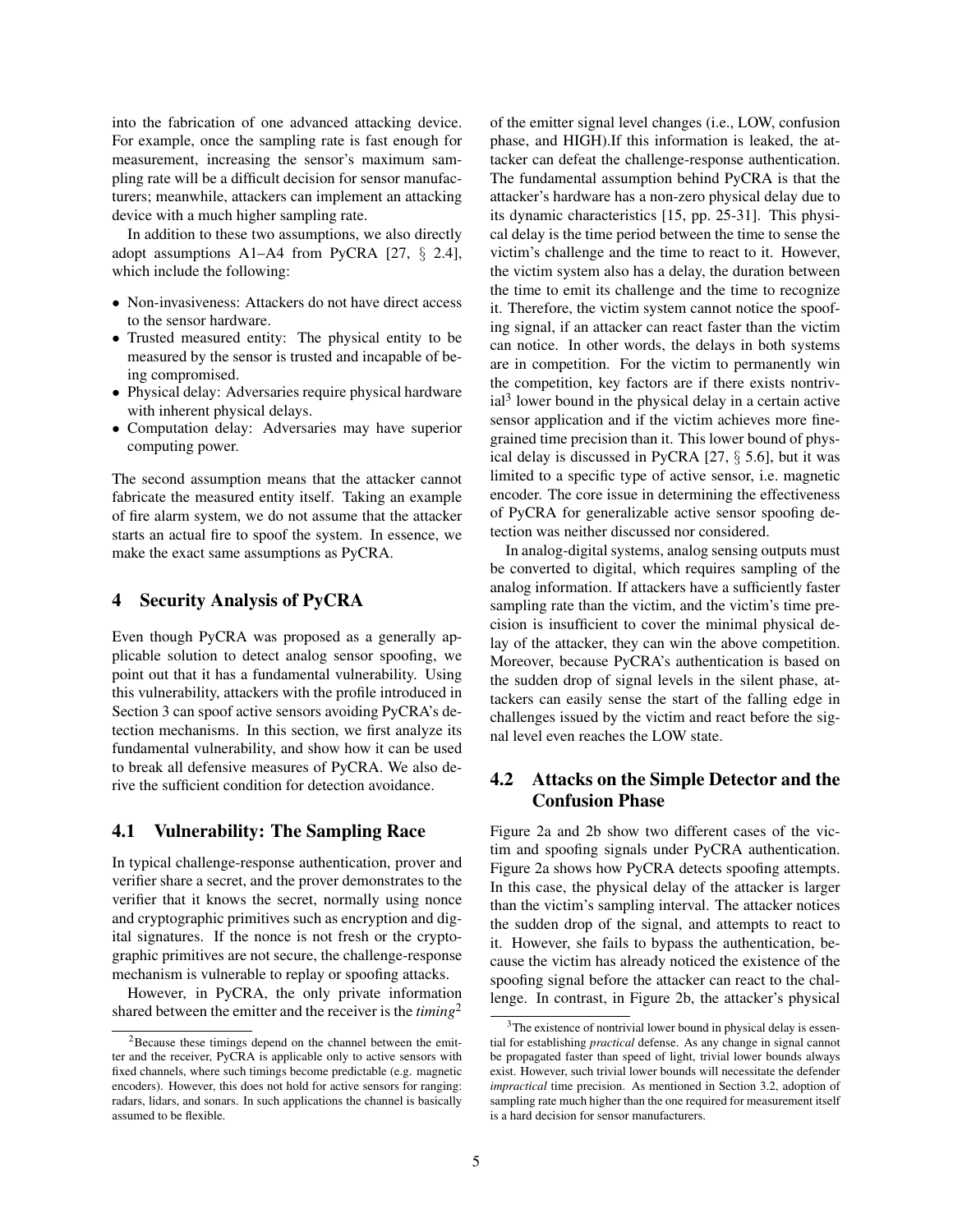

Figure 2: Illustration of PyCRA challenge under various physical delays of the attacker. (a) With long physical delays of the attacker, spoofing is detected by PyCRA; (b) Detection fails when the attacker's physical delay is sufficiently small; (c) Spoofing against the victim with the confusion phase. The attacker's sampling moments are marked with white dots, and the sampling moments of the victim's receiver are marked with black dots.

delay is shorter than the victim's sampling interval, and the attacker can detect the falling edge of the challenge as in the previous case. In the second case, however, the attacker successfully bypasses the authentication, because she can react to the challenge before the victim's next sampling moment. This result also shows that the confusion phase of PyCRA is completely useless under spoofing attacks by attackers who can react faster than the victim, as illustrated in Figure 2c.

Based on the diagrams depicted on Figure 2, we can derive the condition for deceiving the simple detector. Figure 3 shows the worst case (from the attacker's point of view) when attacking the simple detector. In this worst case, the attacker samples just before the victim challenges. As a result, it takes a full sampling period, *T<sup>A</sup>* for the attacker to recognize that the challenge has started. Therefore, to successfully bypass the authentication the attacker should meet the condition below.

$$
T_A + t_{f,A} + t_{p,A} \le T_V \tag{3}
$$

Note that, this also applies to the confusion phase. The only difference compared to the case of the simple detector is that the attacker turns off its emitter after the victim enters the confusion phase, not the silent phase.

# **4.3** Attacks on the  $\chi^2$  Detector

PyCRA introduces  $\chi^2$  detector to defend against spoofing attacks with shorter physical delays than that of the victim sensor. As discussed in Section 2.4,  $\chi^2$  detector adopts the mathematically modeled dynamic characteristics of the victim, to detect spoofing attacks even when the attacker's signal completely vanishes before the end of the victim transition time. More precisely, the adopted mathematical approach is to calculate the residual during



Figure 3: Worst case on attacking a simple detector. Attacker samples just before the victim emitter signal drops.

the transient state of the sensor. However, it can also be useless in digital systems with finite sampling rates, particularly for applications where the transition time of the attacker can be reduced below the victim's sampling interval. It is important to note that the key transition time here is not that of the victim but that of the attacker, who willingly invests all her available resources to reduce this amount of time.

Here, we show this in greater detail. For digital systems, Eq.  $(1)$  and  $(2)$  become Eq.  $(4)$  and  $(5)$ , respectively:

$$
x[n+1] = f(x[n]) + w[n]
$$
 (4a)

$$
y[n] = h(x[n]) + v[n]
$$
\n(4b)

$$
g[n] = \frac{1}{N} \sum_{m=n-N+1}^{n} z^2[m]
$$
 (5)

where the residual is  $z[n] = y[n] - \hat{y}[n]$ , and *N* denotes the number of victim's sampling intervals, approximately equal to the victim's transition time.

When we assume that the victim's signal completely turns off at  $n = n_0$ ,  $g[n_0]$  becomes close to zero (i.e.,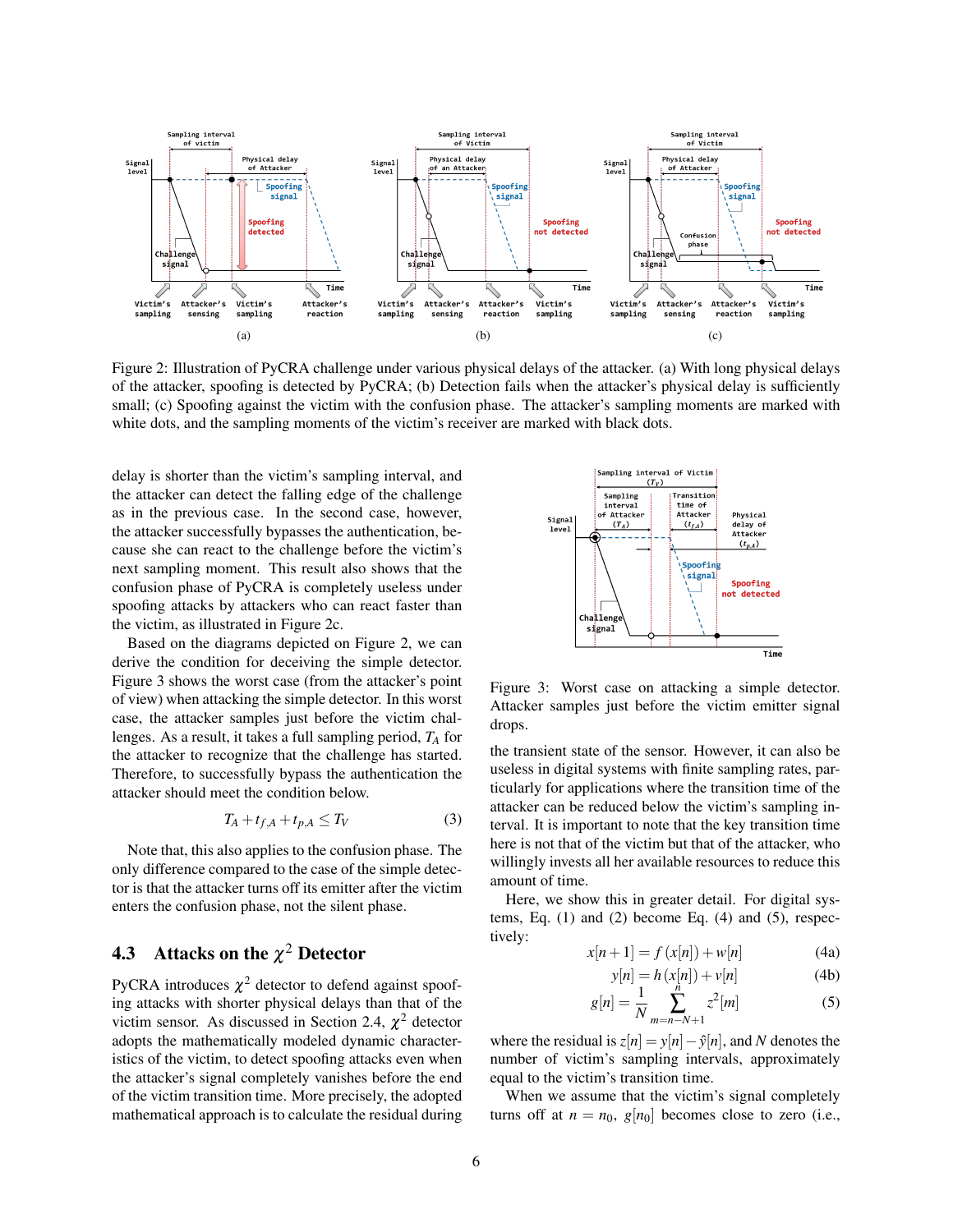

Figure 4: Illustration of the  $\chi^2$  detector bypass. Symbols are directly borrowed from Figure 3.

 $g[n_0] \approx 0$ ) under faster attackers, as depicted in Figure 4. This is because  $y - \hat{y} = z \approx 0$  even on the first sample of the transition time,  $n = n_0 - N + 1$ . Needless to say, the same applies to all following samples, i.e.,  $z^2[i] \approx 0$  (*i* = *n*<sub>0</sub> − *N* + 1, *n*<sub>0</sub> − *N* + 2, ···, *n*<sub>0</sub>). We note that, the same inequality (3) also applies to the  $\chi^2$  detector bypass as in bypassing simple detector.<sup>4</sup>

## 4.4 Summary

The fundamental idea of PyCRA is reasonable and simple, but it ignores critical problems: whether the lower bound of the physical delay can be universally determined for every active sensor, whether such lower bound is in practical range, and whether the victim can achieve the corresponding time precision. When the two sampling intervals satisfy inequality (3), attackers can always bypass all PyCRA detection mechanisms. Furthermore, the  $\chi^2$  detector designed for the case when the attacker's physical delay is less than that of the victim becomes useless when the above inequality holds.

### 5 Experiments

In the previous section, it was shown that PyCRA cannot detect attackers who react faster than the victim's sampling interval. What remains to be proved is if, in practice, it is possible to reduce the reaction delay of the attacker to a level much lower than the sampling interval of most high-performance microcontrollers. In this section, we experimentally show that, with only low cost devices, the delay can be reduced to much less than  $5 \mu s$ , the sampling period corresponding to the 200 kHz sampling rate of most high-end microcontrollers. We also



Figure 5: Experimental setup. T1 and T2 indicate the moments when the victim and attacker emitters are turned off. The time difference,  $T2 - T1$  is repeatedly derived to measure the attacker's delay. Dotted and solid lines indicate optical and wired channels, respectively.

note that the 200 kHz of sampling rate was not arbitrarily chosen, but taken from the original PyCRA paper [27, § 5.6]. This experiment, along with the aforementioned theoretical limitations, shows that PyCRA is vulnerable even to low cost attacks.

## 5.1 Design

We implemented an elementary infrared (IR) PyCRA evading system, which attempts to avoid detection by the victim. As a victim sensor, an IR drop counter installed on a commercial infusion pump [5] was used. Drop counters are used to count the number of droplets passing through the emitter and the receiver. We note that a real-world active sensor was used here, instead of a custom-built one, and that the victim sensor was not modified at all during the experiment.

As an attacking emitter and receiver, we used an IR light emitting diode (LED) and an IR phototransistor, respectively, whose targeted wavelength is from 850 nm to 950 nm. Two Arduino UNO [1] boards were used to implement the victim and attacker processors, and for the attacker's side only, a simple self-implemented crude comparator was built, with an operational amplifier.

Figure 5 shows the overall experimental setup. Arduino 1 (together with the drop counter) plays the role of a victim, while Arduino 2 (on the right side) is used as an attacker. The victim drop counter is directly connected to Arduino 1, and both the LED and the phototransistor are connected to Arduino 2. Arduino 1 was programmed to turn off its emitter at random instants, and Arduino 2 was programmed to react to the challenge as fast as possible, to bypass authentication. In this experiment, the attacker receives the IR signal from the emitter via optical channel. With an oscilloscope, we measured the time difference between the turn-off instants of each emitter, while applying various attacker-side circuitries, to minimize the attacker delay.

<sup>&</sup>lt;sup>4</sup>In practice, the condition for bypassing  $\chi^2$  detectors will be looser than inequality (3). As no modeling can completely fit the reality, a  $\chi^2$  detector have a *margin*—an alarm threshold—to detect spoofing attempts as remarked in Section 2.4. This margin does not only prevent the sensor from frequent false alarms, but helps the attacker to be undetected by ignoring small deviations from the modeling.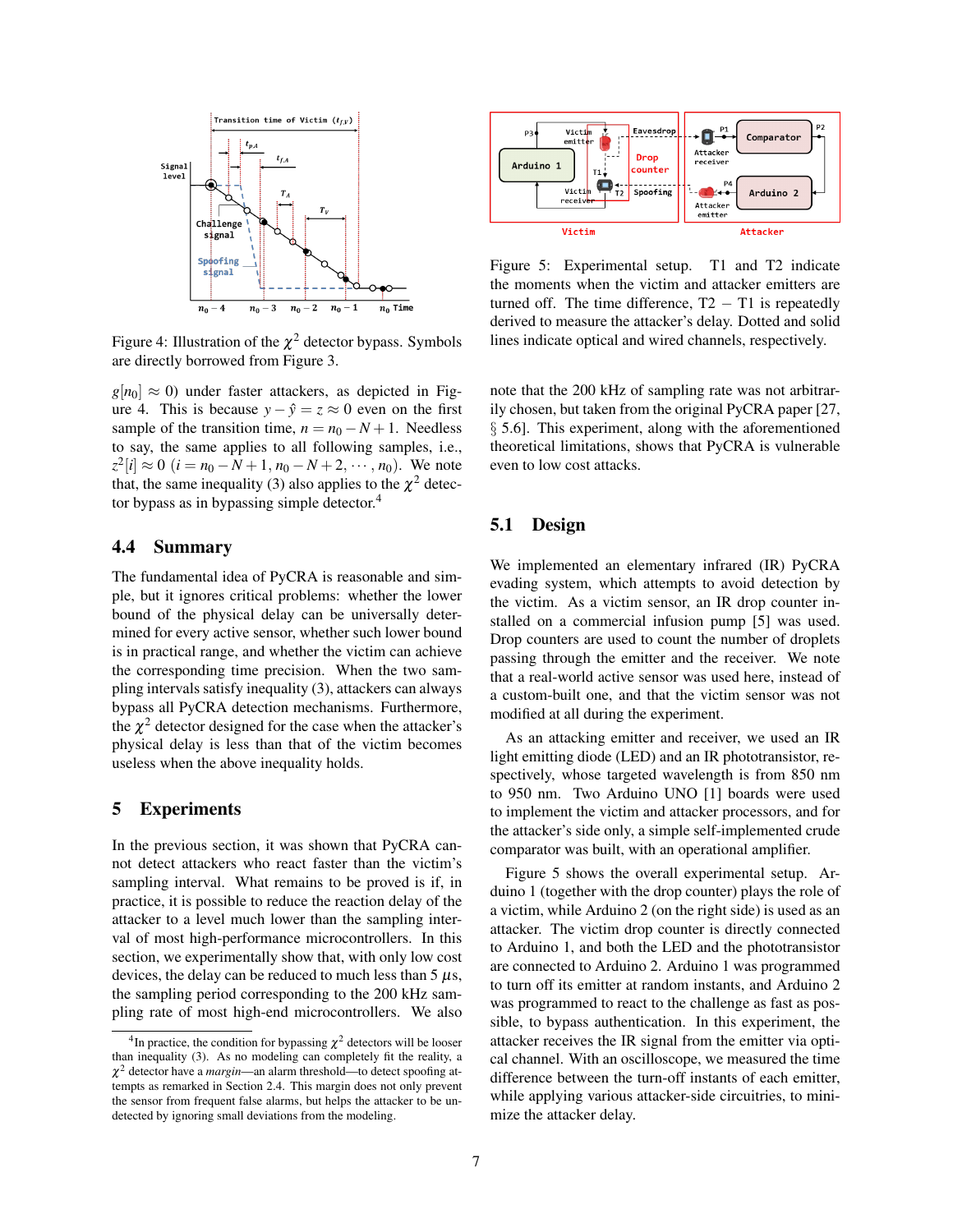

Figure 6: Comparison between the comparator input and output (P1 and P2 in Figure 5). The upper graph is the transition signal of the victim emitter (i.e., the comparator input) and the other is the comparator output.

## 5.2 Minimizing the Attacker Delay

In this experiment, the primary goal is to reduce the attacker delay, which is measured by deriving the time difference,  $T2 - T1$  in Figure 5. We now describe the process of minimizing this time difference, to show that the attacker delay can be reduced to less than  $5 \mu s$ , which is equivalent to the sampling rate over 200 kHz.

Reducing the Transition Time We first attempted to minimize the phototransistor delay. Phototransistors are generally used with a resistor to convert the photocurrent into voltage, thus constituting a photodetector. According to various application notes on phototransistors [29, 18], the resistance used with the phototransistor and the agility of the photodetector are negatively correlated. Therefore, we reduced the resistance as much as possible to 100  $\Omega$  in order to maximize the agility of the attacker receiver. Note that this resistance cannot be reduced infinitely, because it is positively correlated to the resulting photodetector sensitivity.

As discussed in Section 4.3, the attacker does not have to wait until the victim's emitter completely turns off. Instead, for faster response, the attacker can turn off her emitter, whenever the victim's emitter signal drops below a certain threshold. Therefore, the next step was to attach a comparator with a carefully chosen threshold in front of the attacker's processor, to further reduce the transition time of the attacker. As a result of the combined effect of these two design decisions, the transition time was drastically reduced, as shown in Figure 6.

Reducing the Processor-side Delay We first used one of analog pins of the Arduino with a sampling rate of 10 kHz, to react to the victim challenge. However, it was too slow to bring the reaction time under  $5 \mu s$ . Contrary to the victim sensor, which must precisely measure the emitter signal to perform its sensing function, the attacker only needs to determine whether the victim is or is not challenging at a given time. Therefore, we changed



Figure 7: Total attacker's delay versus the victim challenge. The upper graph is the victim challenge signal, and the other is the attacker emitter input (measured at P3 and P4 in Figure 5) respectively.

from an analog pin to a digital input pin, and to further reduce the attacker delay, we used the digitalReadFast and digitalWriteFast libraries [8], which directly use port commands, instead of the Arduino APIs.

# 5.3 Results

As an intermediate result, we were able to reduce the transition time to under 10  $\mu$ s, by setting the photodetector resistance to the optimal value of 100  $Ω$ . When the comparator was added, the delay was again reduced to about 1.7  $\mu$ s, as shown in Figure 6. We note that this value can be reduced even further, if a dedicated comparator IC is adopted instead of our crude comparator.

After all manipulations mentioned above, the total attacker delay was reduced to 2.8  $\mu$ s. Figure 7 shows the time difference between the start of the victim's challenge and the attacker's reaction. As shown, the delay between two graphs is about 2.8  $\mu$ s, which is approximately equivalent to the sampling rate of 358 kHz.

So far, we have experimentally shown that it is possible to react faster than 200 kHz, even with several lowcost devices. 200 kHz of sampling rate is possibly not an absolute criterion for determining the effectiveness of a PyCRA detector. However, our experiment is a conceptual one showing that even a 200 kHz of sampling rate can readily be bypassed with some crude equipment. Serious attackers will be equipped with much more advanced devices. In summary, as long as the victim system has a finite sampling rate, this race will never end until the sampling interval of the victim becomes much shorter than the best transition time achievable with contemporary technologies.

## 6 Discussion

So far, we have shown the limitations of PyCRA as a generalizable active sensor spoofing detection scheme both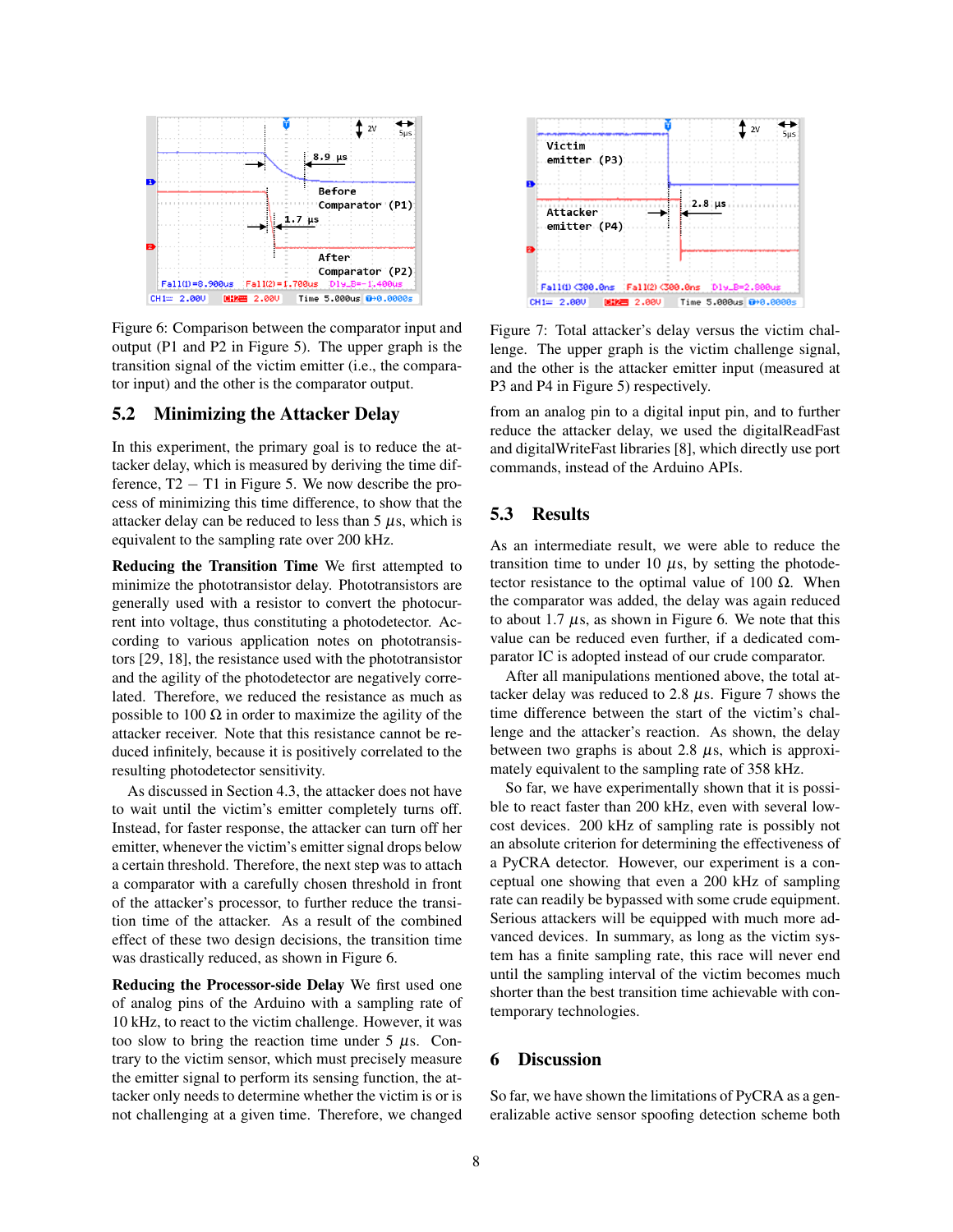theoretically and empirically. Because no active sensor defense scheme is both robust and generalizable to our knowledge, we list several alternative defense approaches. However, none of them are both robust and generalizable.

### 6.1 Shielding

When applicable, shielding is the simplest and robust defense approach. Once the actuator, the receiver, and the measured entity are tightly shielded so that the measured physical media cannot be penetrated from the outside, the active sensor will no longer be affected by external stimuli. This is guaranteed as long as the shielding takes effect, and the shielded active sensor is thus immune to attack attempts outside the shielding. Drop counters and magnetic encoders are good examples of active sensors that can be shielded. Indeed, shielding is already being applied in these cases [24, 2], with the caveat, however, that it is not designed for security against spoofing attacks. This type of defense can be categorized as *Signal Integrity* type defenses.

However, despite its strong resilience against external spoofers, shielding is not generalizable. As mentioned above, we cannot shield when measured entity is not fixed: radars, lidars, and sonars. Active sensors spanning large volumes of space such as optical beam smoke detectors are also difficult to be shielded properly, because a massive area of shielding would be required to enclose the emitter, receiver, and measured entity.

### 6.2 Redundancy and Sensor Fusion

A sensing and actuation system might improve its resilience against sensor spoofing attacks by employing redundancy. This includes adopting not only an identical type of sensors, but also multiple types of sensors (e.g., camera and radar for detecting road objects). To accommodate the acquired multiple sensor output streams, sensor fusion techniques can be used, further enhancing the overall system resistance. Although there are not many works suggesting sensor fusion as a defensive mechanism against sensor spoofing [23], many previous works have addressed the resulting improvements in precision [25, 19, 22] or reliability [3, 17] of the overall sensor system, which might also improve security against spoofing attacks.

Despite its advantages, this line of approach cannot guarantee its robustness, because an attacker might still compromise the sensing system by simultaneously conducting sensor spoofing attacks against multiple sensors.

# 7 Related Work

Making secure sensors is not easy, because most sensors have limited computational resources and simple functionalities, directed only to measurement. Consequently, only a few existing works are directly related to the topic of sensor security, and most of them concentrate on establishing non-ideal defenses. In this section, we classify the existing works into three broad categories: sensor spoofing attacks, defenses against them, and sensor reliability enhancement.

Sensor spoofing attacks: As mentioned in Section 2.2, there are three attack vectors for sensor spoofing. Shoukry et al. demonstrated a sensor spoofing attack through the regular channel of an automotive magnetic encoder [26]. They put a magnetic actuator in front of an anti-lock braking system sensor, whose base is a magnetic encoder, and falsified the wheel speed of a vehicle. Son et al. showed that a commercial drone can be rendered uncontrollable by a side-channel spoofing attack against MEMS gyroscopes [28]. They first found the resonant frequencies of the MEMS structure, and showed that several MEMS gyroscopes behave abnormally under acoustic noise at their resonant frequencies. Using this phenomenon, they successfully forced the victim drone to drop to the ground. Finally, Foo Kune et al. attacked a wired transmission channel connecting an analog sensor and its backend system [14]. They successfully injected fake sensor outputs by generating intentional EMI within the wire. In addition to these, sensor spoofing attacks to bypass biometric authentication schemes such as fingerprint recognition [20, 10], facial recognition [9], and automatic speaker verification [11] have also been proposed.

Defenses for sensor spoofing attacks: The work most directly related to defenses is PyCRA [27], which has already been deeply discussed (Section 2.4). Additionally, there have been several works based on redundancy using multiple sensors or additional resources. Park et al. proposed a detection algorithm based on sensor fusion, which detects malfunctioning sensors on an unmanned ground vehicle [23]. Montgomery et al. demonstrated a global positioning system (GPS) spoofing detection method with dual antennas on a GPS receiver, using antenna multiplexing [21]. An upper bound on the detectable number of corrupted sensors in multisensor systems was characterized for cyber-physical control systems by Fawzi et al. [13]. Shielding has been also mentioned as a defense in three of the aforementioned attack papers [26, 28, 14].

Reliability enhancement for sensor systems: A number of works have proposed the use of multiple sensors to enhance the precision and reliability of sensor systems,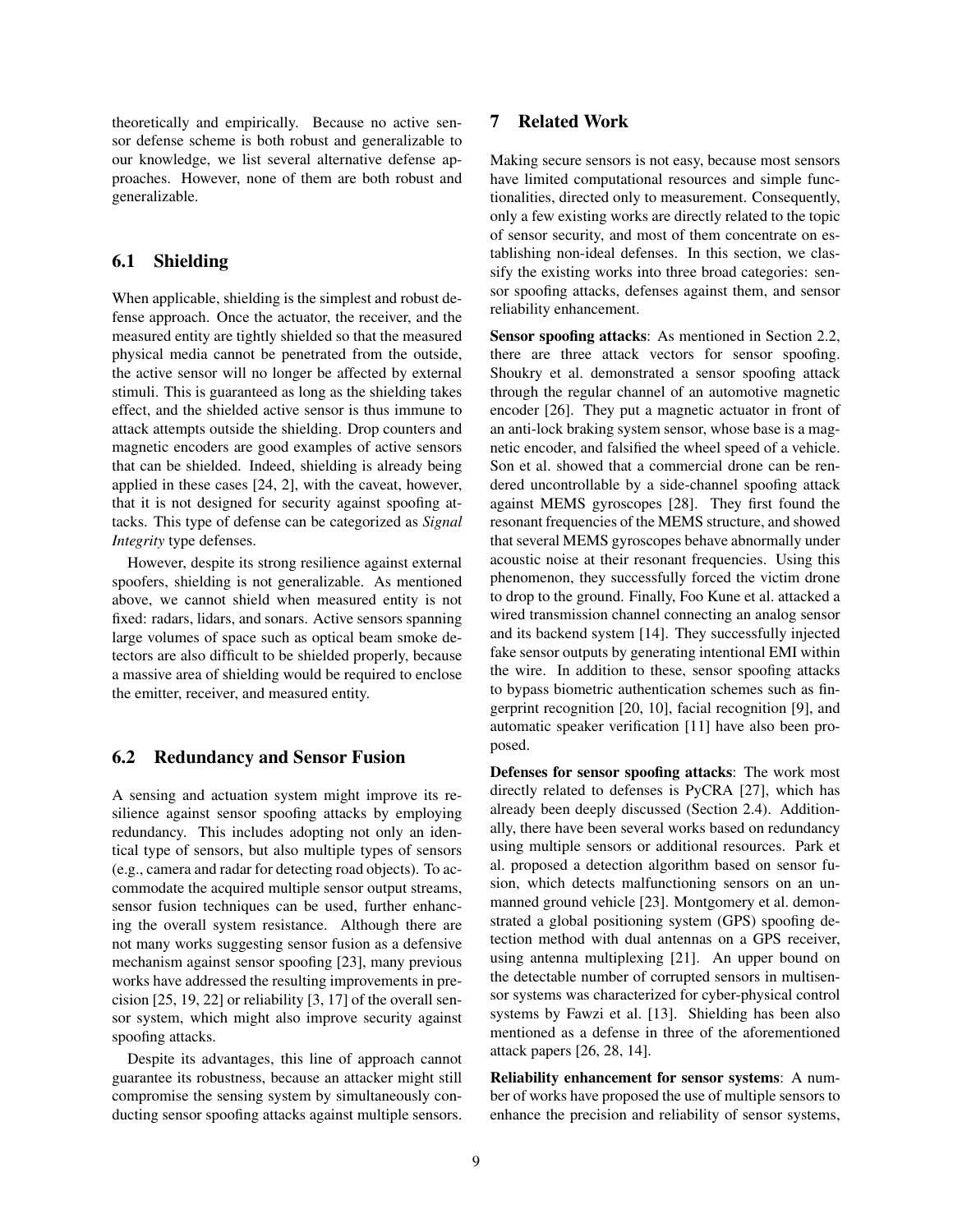although not for security purposes. Caron et al. [3] developed an algorithm fusing GPS and inertial measurement unit (IMU) using a Kalman filter, to enhance the reliability of location based applications. Nützi et al. [22] and Martinelli [19] fused IMU and vision sensors for accurate pose estimation. For reliable pedestrian navigation, sensing data from an inertial sensor, an image sensor, and a barometer were utilized [12, 16]. A number of works also exist to improve the reliability and precision of sensor networks [25, 17].

### 8 Conclusion

This paper focuses on breaking PyCRA, the only authentication mechanism to detect spoofing attacks against active sensors, claimed to be robust and generalizable. We show in theory as well as in practice, PyCRA is insecure. In theory, we derive a sufficient condition for the attacker to avoid detection. We also show experimentally that Py-CRA can be easily bypassed by an attacker, even with a low-cost microcontroller and crude additional circuitries. Existence of our attack shows that design of robust and generalizable defense mechanism for active sensors remains as an open problem.

## Acknowledgment

This work was supported by Institute for Information & communications Technology Promotion (IITP) grant funded by the Korea government (MSIP) (No.B07171601160003003, Development of information leakage prevention and ID management for secure drone services)

## References

- [1] Arduino UNO Specification. https://www.arduino.cc/en/ Main/ArduinoBoardUno.
- [2] AVTRON INDUSTRIAL AUTOMATION. Eliminating Magnetic Encoder Interference from Brakes & Motors. http://www.nidec-avtron.com/encoders/documents/ white-papers/wp-elim-mtr-shft-crnts.pdf. [Online; accessed 9-May-2016].
- [3] CARON, F., DUFLOS, E., POMORSKI, D., AND VANHEEGHE, P. GPS/IMU data fusion using multisensor Kalman filtering: introduction of contextual aspects. *Information fusion 7*, 2 (2006).
- [4] CASTRO, S., DEAN, R., ROTH, G., FLOWERS, G. T., AND GRANTHAM, B. Influence of Acoustic Noise on the Dynamic Performance of MEMS Gyroscopes. In *ASME International Mechanical Engineering Congress and Exposition* (2007).
- [5] CHANGSHA JIANYUAN MEDICAL TECHNOLOGY CO., LTD. Peristaltic Pump Infusion Pump (JSB-1200). http://www.made-in-china.com/showroom/ jympumplisha/product-detailEXAmZfvcHnWd/ China-Peristaltic-Pump-Infusion-Pump-JSB-1200-. html, 2015. [Online; accessed 9-May-2016].
- [6] DEAN, R., CASTRO, S., FLOWERS, G., ROTH, G., AHMED, A., HODEL, A., GRANTHAM, B., BITTLE, D., AND BRUNSCH, J. A Characterization of the Performance of a MEMS Gyroscope in Acoustically Harsh Environments. *IEEE Transactions on Industrial Electronics 58*, 7 (2011).
- [7] DEAN, R., FLOWERS, G., HODEL, A., ROTH, G., CAS-TRO, S., ZHOU, R., MOREIRA, A., AHMED, A., RIFKI, R., GRANTHAM, B., BITTLE, D., AND BRUNSCH, J. On the Degradation of MEMS Gyroscope Performance in the Presence of High Power Acoustic Noise. In *IEEE International Symposium on Industrial Electronics* (2007).
- [8] digitalWriteFast API in Arduino Library. https://code. google.com/p/digitalwritefast/.
- [9] DUC, N. M., AND MINH, B. Q. Your face is NOT your password - Face Authentication Bypassing Lenovo–Asus–Toshiba. *Black Hat Briefings* (2009).
- [10] ESPINOZA, M., AND CHAMPOD, C. Risk evaluation for spoofing against a sensor supplied with liveness detection. *Forensic science international 204*, 1 (2011).
- [11] EVANS, N., KINNUNEN, T., AND YAMAGISHI, J. Spoofing and countermeasures for automatic speaker verification. In *INTER-SPEECH* (2013).
- [12] FALLON, M. F., JOHANNSSON, H., BROOKSHIRE, J., TELLER, S., AND LEONARD, J. J. Sensor Fusion for Flexible Human-Portable Building-Scale Mapping. In *Intelligent Robots and Systems (IROS), 2012 IEEE/RSJ International Conference on* (2012).
- [13] FAWZI, H., TABUADA, P., AND DIGGAVI, S. Secure Estimation and Control for Cyber-Physical Systems Under Adversarial Attacks. *IEEE Transactions on Automatic Control 59*, 6 (2014).
- [14] FOO KUNE, D., BACKES, J., CLARK, S., KRAMER, D., REYNOLDS, M., FU, K., KIM, Y., AND XU, W. Ghost Talk: Mitigating EMI Signal Injection Attacks against Analog Sensors. In *IEEE Symposium on Security and Privacy* (2013).
- [15] FRADEN, J. *Handbook of Modern Sensors: Physics, Designs, and Applications*. Springer Science & Business Media, 2004.
- [16] GADEKE, T., SCHMID, J., ZAHNLECKER, M., STORK, W., AND MULLER-GLASER, K. D. Smartphone Pedestrian Navigation by Foot-IMU Sensor Fusion. In *Ubiquitous Positioning, Indoor Navigation, and Location Based Service (UPINLBS), 2012* (2012).
- [17] KREIBICH, O., NEUZIL, J., AND SMID, R. Quality-Based Multiple-Sensor Fusion in an Industrial Wireless Sensor Network for MCM. *IEEE Transactions on Industrial Electronics 61*, 9 (2014).
- [18] MARKTECH–OPTOELECTRONIC. Application notes—Photo Sensor Application Notes. http://www.marktechopto.com/ photo-sensor-application-notes.cfm. [Online; accessed 9-May-2016].
- [19] MARTINELLI, A. Vision and IMU data Fusion: Closed-Form Solutions for Attitude, Speed, Absolute Scale, and Bias Determination. *IEEE Transactions on Robotics 28*, 1 (2012).
- [20] MATSUMOTO, T., MATSUMOTO, H., YAMADA, K., AND HOSHINO, S. Impact of Artificial "Gummy" Fingers on Fingerprint Systems. In *Electronic Imaging* (2002).
- [21] MONTGOMERY, P. Y., HUMPHREYS, T. E., AND LEDVINA, B. M. Receiver-Autonomous Spoofing Detection: Experimental Results of a Multi-antenna Receiver Defense Against a Portable Civil GPS Spoofer. In *Proceedings of the ION International Technical Meeting* (2009).